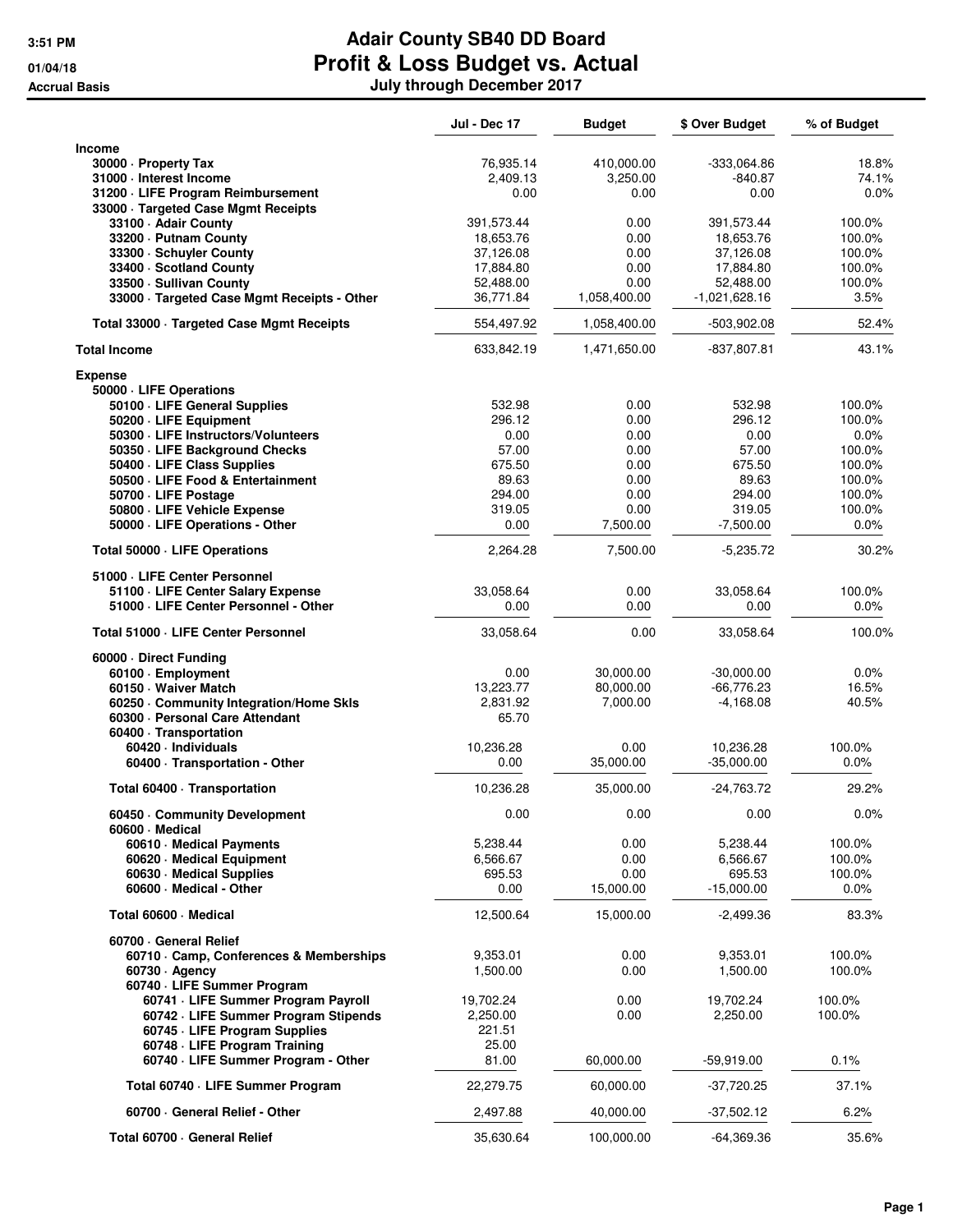|                                                                                                                                                                                                                                                            | <b>Jul - Dec 17</b>                                      | <b>Budget</b>                                     | \$ Over Budget                                                   | % of Budget                                             |
|------------------------------------------------------------------------------------------------------------------------------------------------------------------------------------------------------------------------------------------------------------|----------------------------------------------------------|---------------------------------------------------|------------------------------------------------------------------|---------------------------------------------------------|
| 60800 · Temporary Residential Supports                                                                                                                                                                                                                     | 3,618.31                                                 | 5,000.00                                          | $-1,381.69$                                                      | 72.4%                                                   |
| Total 60000 Direct Funding                                                                                                                                                                                                                                 | 78,107.26                                                | 272,000.00                                        | -193,892.74                                                      | 28.7%                                                   |
| 61000 - Funding to Other Counties<br>61100 - Funding to Putnam County<br>61200 · Funding to Schuyler County<br>61300 · Funding to Scotland County<br>61400 · Funding to Sullivan County<br>61500 Waiver Match<br>61000 · Funding to Other Counties - Other | 875.30<br>1,760.32<br>932.66<br>2,824.60<br>0.00<br>0.00 | 0.00<br>0.00<br>0.00<br>0.00<br>0.00<br>35,000.00 | 875.30<br>1,760.32<br>932.66<br>2,824.60<br>0.00<br>$-35,000.00$ | 100.0%<br>100.0%<br>100.0%<br>100.0%<br>$0.0\%$<br>0.0% |
| Total 61000 · Funding to Other Counties                                                                                                                                                                                                                    | 6,392.88                                                 | 35,000.00                                         | $-28,607.12$                                                     | 18.3%                                                   |
| 70000 · Targeted Case Mgmt Expense<br>70200 · TCM Supplies<br>70250 · TCM On Call Phone<br>70300 · TCM Admin Salary<br>70400 · TCM Admin Mileage<br>71000 - Adair County<br>71110 · TCM Salary Expense                                                     | 134.51<br>576.97<br>41,426.72<br>6.12<br>125,940.97      | 0.00<br>0.00<br>0.00<br>0.00                      | 576.97<br>41,426.72<br>6.12<br>125,940.97                        | 100.0%<br>100.0%<br>100.0%<br>100.0%                    |
| 71115 · TCM Overtime<br>71150 · Mileage                                                                                                                                                                                                                    | 172.34<br>3,483.81                                       | 0.00                                              | 3,483.81                                                         | 100.0%                                                  |
| Total 71000 · Adair County                                                                                                                                                                                                                                 | 129,597.12                                               | 0.00                                              | 129,597.12                                                       | 100.0%                                                  |
| 72000 - Putnam County<br>72110 · TCM Salary Expense<br>72150 - Mileage                                                                                                                                                                                     | 7,645.74<br>1,007.25                                     | 0.00<br>0.00                                      | 7,645.74<br>1,007.25                                             | 100.0%<br>100.0%                                        |
| Total 72000 - Putnam County                                                                                                                                                                                                                                | 8,652.99                                                 | 0.00                                              | 8,652.99                                                         | 100.0%                                                  |
| 73000 - Schuyler County<br>73110 · TCM Salary Expense<br>73150 - Mileage                                                                                                                                                                                   | 15,221.11<br>1,412.70                                    | 0.00<br>0.00                                      | 15,221.11<br>1,412.70                                            | 100.0%<br>100.0%                                        |
| Total 73000 · Schuyler County                                                                                                                                                                                                                              | 16,633.81                                                | 0.00                                              | 16,633.81                                                        | 100.0%                                                  |
| 74000 · Scotland County<br>74110 · TCM Salary Expense<br>74150 - Mileage                                                                                                                                                                                   | 5,873.12<br>429.42                                       | 0.00<br>0.00                                      | 5,873.12<br>429.42                                               | 100.0%<br>100.0%                                        |
| Total 74000 · Scotland County                                                                                                                                                                                                                              | 6,302.54                                                 | 0.00                                              | 6,302.54                                                         | 100.0%                                                  |
| 75000 - Sullivan County<br>75110 · TCM Salary Expense<br>75150 - Mileage                                                                                                                                                                                   | 20,949.95<br>2,344.47                                    | 0.00<br>0.00                                      | 20,949.95<br>2,344.47                                            | 100.0%<br>100.0%                                        |
| Total 75000 Sullivan County                                                                                                                                                                                                                                | 23,294.42                                                | 0.00                                              | 23,294.42                                                        | 100.0%                                                  |
| 76000 · TCM Training                                                                                                                                                                                                                                       | 528.97                                                   | 0.00                                              | 528.97                                                           | 100.0%                                                  |
| Total 70000 · Targeted Case Mgmt Expense                                                                                                                                                                                                                   | 227,154.17                                               | 0.00                                              | 227, 154. 17                                                     | 100.0%                                                  |
| 80000 · Programming - Indirect<br>81000 · Board Expense<br>82000 Governmental Relations<br>83000 · Conferences/Workshops<br>83300 · Conferences/Workshops-General                                                                                          | 19.99<br>0.00<br>50.00                                   | 2,000.00<br>500.00                                | $-1,980.01$<br>$-500.00$                                         | 1.0%<br>0.0%                                            |
| 83000 · Conferences/Workshops - Other                                                                                                                                                                                                                      | 1,847.03                                                 | 3,000.00                                          | $-1,152.97$                                                      | 61.6%                                                   |
| Total 83000 · Conferences/Workshops                                                                                                                                                                                                                        | 1,897.03                                                 | 3,000.00                                          | $-1,102.97$                                                      | 63.2%                                                   |
| 83500 Depreciation Expense                                                                                                                                                                                                                                 | 0.00                                                     | 30,000.00                                         | $-30,000.00$                                                     | 0.0%                                                    |
| 84000 Dues and Memberships<br>85000 - Employee Travel<br>86000 · Insurance<br>86100 Directors & Officers                                                                                                                                                   | 0.00<br>2,933.42<br>441.00                               | 3,500.00<br>25,000.00<br>0.00                     | $-3,500.00$<br>$-22,066.58$<br>441.00                            | 0.0%<br>11.7%<br>100.0%                                 |
| 86300 · Property Insurance<br>86500 · Workers' Compensation<br>86000 · Insurance - Other                                                                                                                                                                   | 0.00<br>0.00<br>0.00                                     | 0.00<br>0.00<br>26,000.00                         | 0.00<br>0.00<br>$-26,000.00$                                     | 0.0%<br>0.0%<br>0.0%                                    |
| Total 86000 · Insurance                                                                                                                                                                                                                                    | 441.00                                                   | 26,000.00                                         | $-25,559.00$                                                     | 1.7%                                                    |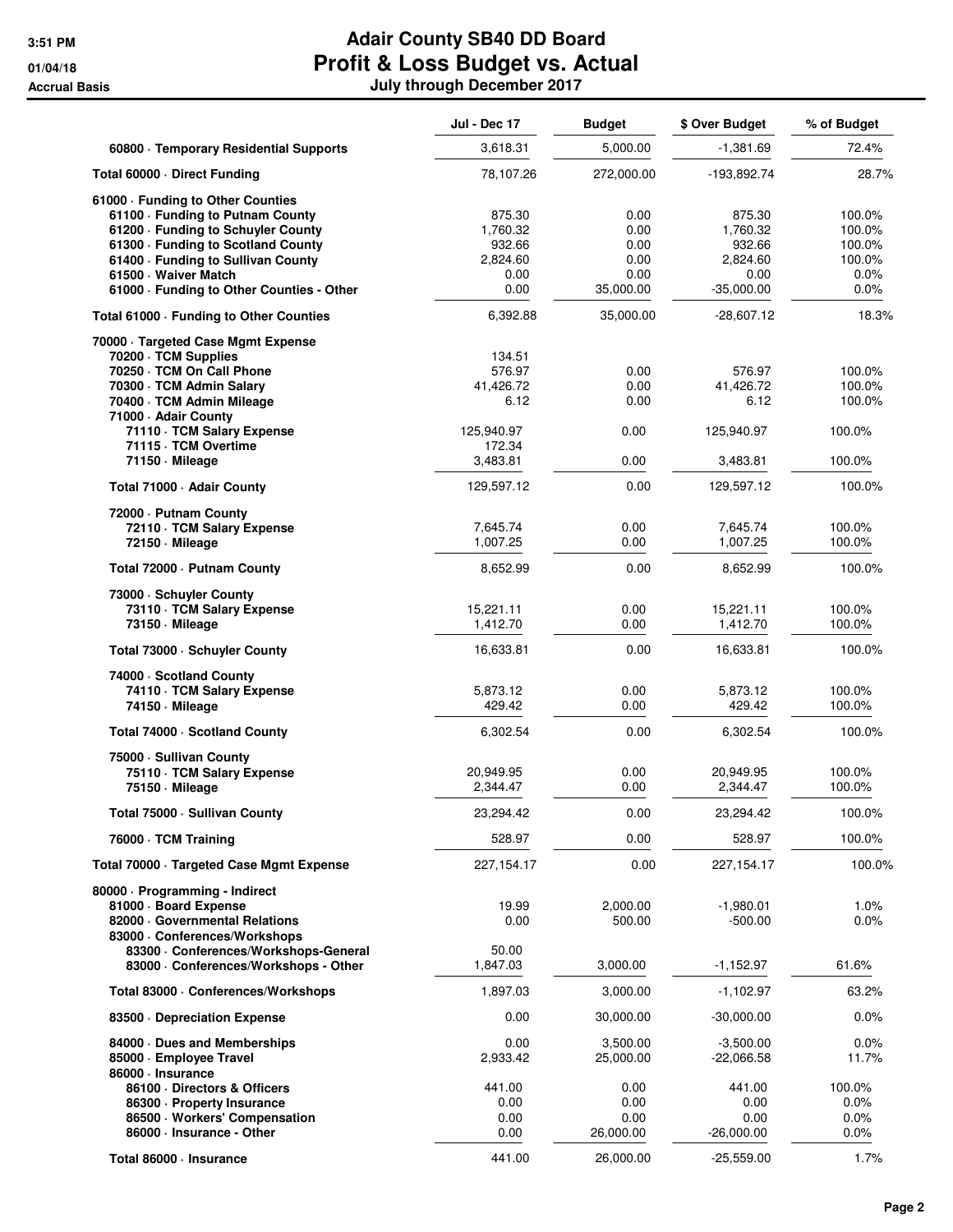|                                                                                               | <b>Jul - Dec 17</b> | <b>Budget</b>    | \$ Over Budget        | % of Budget    |
|-----------------------------------------------------------------------------------------------|---------------------|------------------|-----------------------|----------------|
| 87000 Office Expenses                                                                         |                     |                  |                       |                |
| 87100 Office Supplies                                                                         | 829.39              | 0.00             | 829.39                | 100.0%         |
| 87110 Office Supplies-Country Club<br>87120 Office Supplies-McPherson                         | 1,978.30            | 0.00             | 1,978.30              | 100.0%         |
| 87100 - Office Supplies - Other                                                               | 614.21              | 7,500.00         | $-6,885.79$           | 8.2%           |
| Total 87100 · Office Supplies                                                                 | 3,421.90            | 7,500.00         | $-4,078.10$           | 45.6%          |
| 87200 Dostage                                                                                 |                     |                  |                       |                |
| 87210 · Postage-General                                                                       | 49.00               | 0.00             | 49.00                 | 100.0%         |
| 87220 · Postage-TCM<br>87200 · Postage - Other                                                | 490.00<br>0.00      | 0.00<br>2,500.00 | 490.00<br>$-2.500.00$ | 100.0%<br>0.0% |
| Total 87200 · Postage                                                                         | 539.00              | 2,500.00         | $-1,961.00$           | 21.6%          |
| 87300 · Advertising/Marketing                                                                 | 0.00                | 1,000.00         | $-1,000.00$           | 0.0%           |
| 87400 · Copier                                                                                |                     |                  |                       |                |
| 87420 Copier-McPherson                                                                        | 927.09              | 0.00             | 927.09                | 100.0%         |
| 87400 - Copier - Other                                                                        | 0.00                | 2,500.00         | $-2,500.00$           | $0.0\%$        |
| Total 87400 · Copier                                                                          | 927.09              | 2,500.00         | $-1,572.91$           | 37.1%          |
| 87450 · Employee Retention/Appreciation<br>87700 · Building Maintenance<br>87710 - Janitorial | 143.46              | 3,000.00         | $-2,856.54$           | 4.8%           |
| 87711 · Janitorial-Country Club                                                               | 1,306.30            | 0.00             | 1,306.30              | 100.0%         |
| 87712 · Janitorial-McPherson                                                                  | 2,657.75            | 0.00             | 2,657.75              | 100.0%         |
| 87710 - Janitorial - Other                                                                    | 282.00              | 0.00             | 282.00                | 100.0%         |
| Total 87710 - Janitorial                                                                      | 4,246.05            | 0.00             | 4,246.05              | 100.0%         |
| 87720 - Lawn Care<br>87721 - Lawn Care-Country Club                                           | 910.00              | 0.00             | 910.00                | 100.0%         |
| 87722 · Lawn Care-McPherson                                                                   | 235.00              | 0.00             | 235.00                | 100.0%         |
| Total 87720 - Lawn Care                                                                       | 1,145.00            | 0.00             | 1,145.00              | 100.0%         |
| 87730 · Snow Removal                                                                          |                     |                  |                       |                |
| 87731 · Snow Removal-Country Club                                                             | 0.00                | 0.00             | 0.00                  | 0.0%           |
| 87732 · Snow Removal-McPherson                                                                | 0.00                | 0.00             | 0.00                  | $0.0\%$        |
| Total 87730 - Snow Removal                                                                    | 0.00                | 0.00             | 0.00                  | 0.0%           |
| 87700 - Building Maintenance - Other                                                          | 0.00                | 25,000.00        | $-25,000.00$          | 0.0%           |
| Total 87700 - Building Maintenance                                                            | 5,391.05            | 25,000.00        | $-19,608.95$          | 21.6%          |
| 87800 · Software & Technology                                                                 | 16,665.97           | 40,250.00        | $-23,584.03$          | 41.4%          |
| 87000 Office Expenses - Other                                                                 | 3,140.57            |                  |                       |                |
| Total 87000 Office Expenses                                                                   | 30,229.04           | 81,750.00        | $-51,520.96$          | 37.0%          |
| 87500 · Personnel                                                                             |                     |                  |                       |                |
| 66000 · Payroll Expenses<br>66500 · Salary Sick                                               | 17,417.61           | 0.00             | 17,417.61             | 100.0%         |
| 66700 · Salary Vacation                                                                       | 21,847.56           | 0.00             | 21,847.56             | 100.0%         |
| 66000 · Payroll Expenses - Other                                                              | 32,214.53           | 63,740.82        | $-31,526.29$          | 50.5%          |
| Total 66000 · Payroll Expenses                                                                | 71,479.70           | 63,740.82        | 7,738.88              | 112.1%         |
| 87510 · Salary Expense                                                                        | 65,272.45           | 726,154.47       | -660,882.02           | 9.0%           |
| 87540 · Employee Benefits                                                                     | 87,857.54           | 204,078.15       | $-116,220.61$         | 43.1%          |
| 87550 Unemployment Tax                                                                        | 1,204.82            | 0.00             | 1,204.82              | 100.0%         |
| Total 87500 · Personnel                                                                       | 225,814.51          | 993,973.44       | -768,158.93           | 22.7%          |
| 88000 - Professional Services                                                                 | 0.00                | 3,700.00         | $-3,700.00$           | $0.0\%$        |
| 88100 Accounting and Audit<br>88200 · Legal Services                                          | 1,768.00            | 1,500.00         | 268.00                | 117.9%         |
| 88300 · Consulting                                                                            | 0.00                | 500.00           | $-500.00$             | $0.0\%$        |
| Total 88000 - Professional Services                                                           | 1,768.00            | 5,700.00         | $-3,932.00$           | 31.0%          |
| 88500 · Training                                                                              | 1,944.19            | 10,000.00        | -8,055.81             | 19.4%          |
|                                                                                               |                     |                  |                       |                |